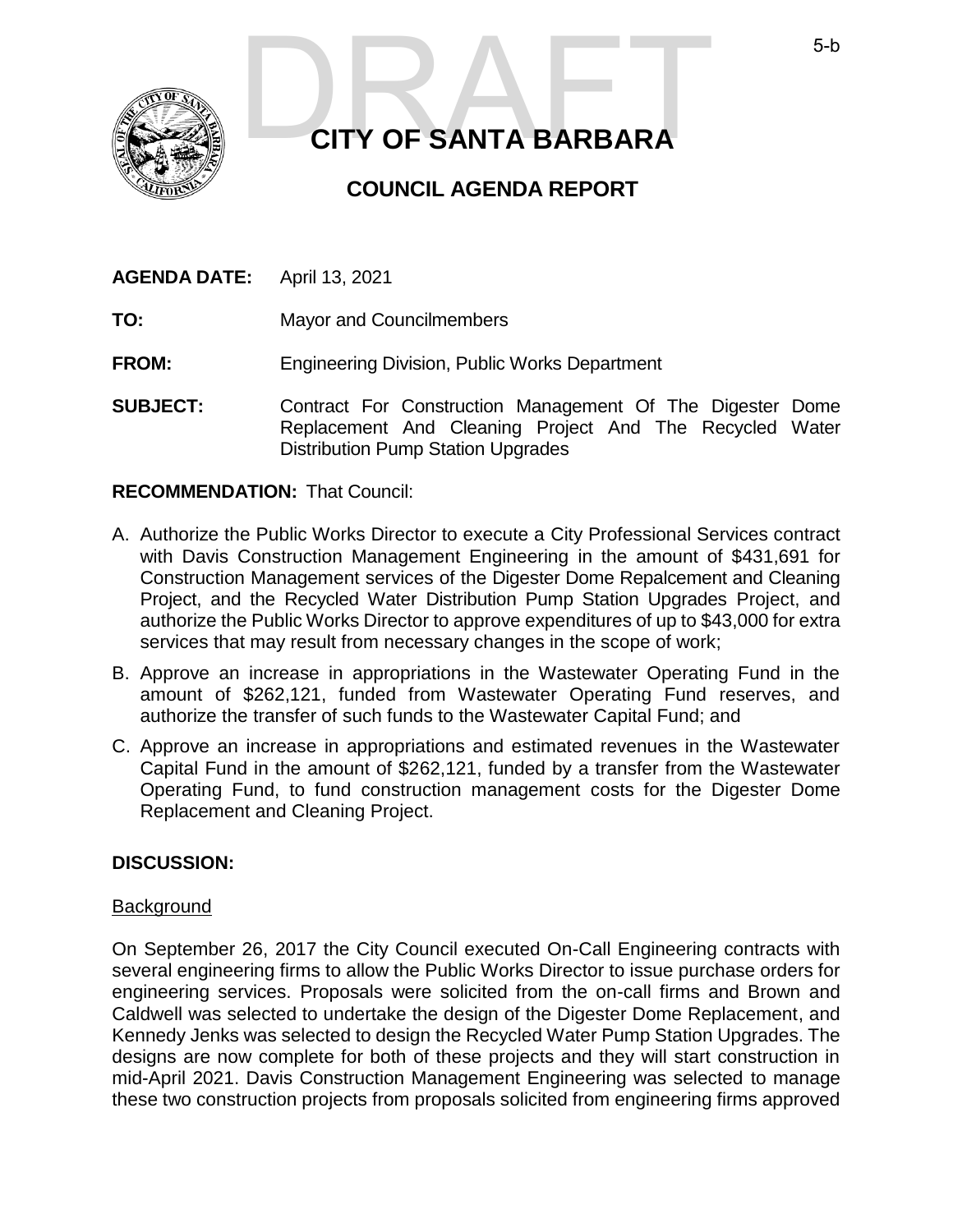Council Agenda Report Contract For Construction Management Of The Digester Dome Repalcement And Cleaning Project And The Recycled Water Distribution Pump Station Upgrades April 13, 2021 Page 2 3 Report<br>
Distruction Management Of The Digester Dome Repalcement And<br>
It And The Recycled Water Distribution Pump Station Upgrades<br>
Distribution Pump Station Upgrades

by Council in the 2021 On-Call Engineering Contracts. Both of these projects are located at the El Estero Water Resources Center, and will be in active construction concurrently.

# Project Description

The Digester Dome Replacement and Cleaning Project work consists of taking the two anaerobic digesters out of service one at a time. A digester is then emptied, cleaned and inspected. Any damaged concrete or coatings will be repaired and the floating dome on the top of the digester is proposed to be replaced. While the digester is out of service some piping that conveys gasses from the digesters to the generators will also be replaced, in preparation of the upcoming Electrical Upgrade Project.

The Recycled Water Distribution Pump Station Upgrades Project replaces all the pumps motors and electrical controls in the recycled water distribution pump station. The pump station pumps and controls were installed in the early 1990's and have been maintained and operated by El Estero Water Resources Center staff for 30 years, but have reached the end of their useful lives. In total, five pump motors and electrical controls are being replaced.

# Construction Management Engineering Services

Staff recommends that Council authorize the Public Works Director to execute a contract with Davis Construction Management Engineering in the amount of \$431,691 for construction management, \$43,000 for potential extra services, for a total amount of \$474,691. Davis Construction Management Engineering is experienced in this type of work and was selected through a RFP process that solicited proposals from engineering firms on the City's approved 2021 On-Call Engineering list.

# **BUDGET/FINANCIAL INFORMATION:**

Water Resources is funding the design, construction, and construction management of these projects.

The following summarizes all estimated total Project costs:

| Digester Design: Brown and Caldwell        | \$112,475    |
|--------------------------------------------|--------------|
| <b>Pump Station Design: Kennedy Jenks</b>  | \$157,375    |
| City staff, Design and Environmental, etc. | \$104,747    |
| <b>Design Subtotal</b>                     | \$374,597.00 |

# **ESTIMATED TOTAL PROJECT COST**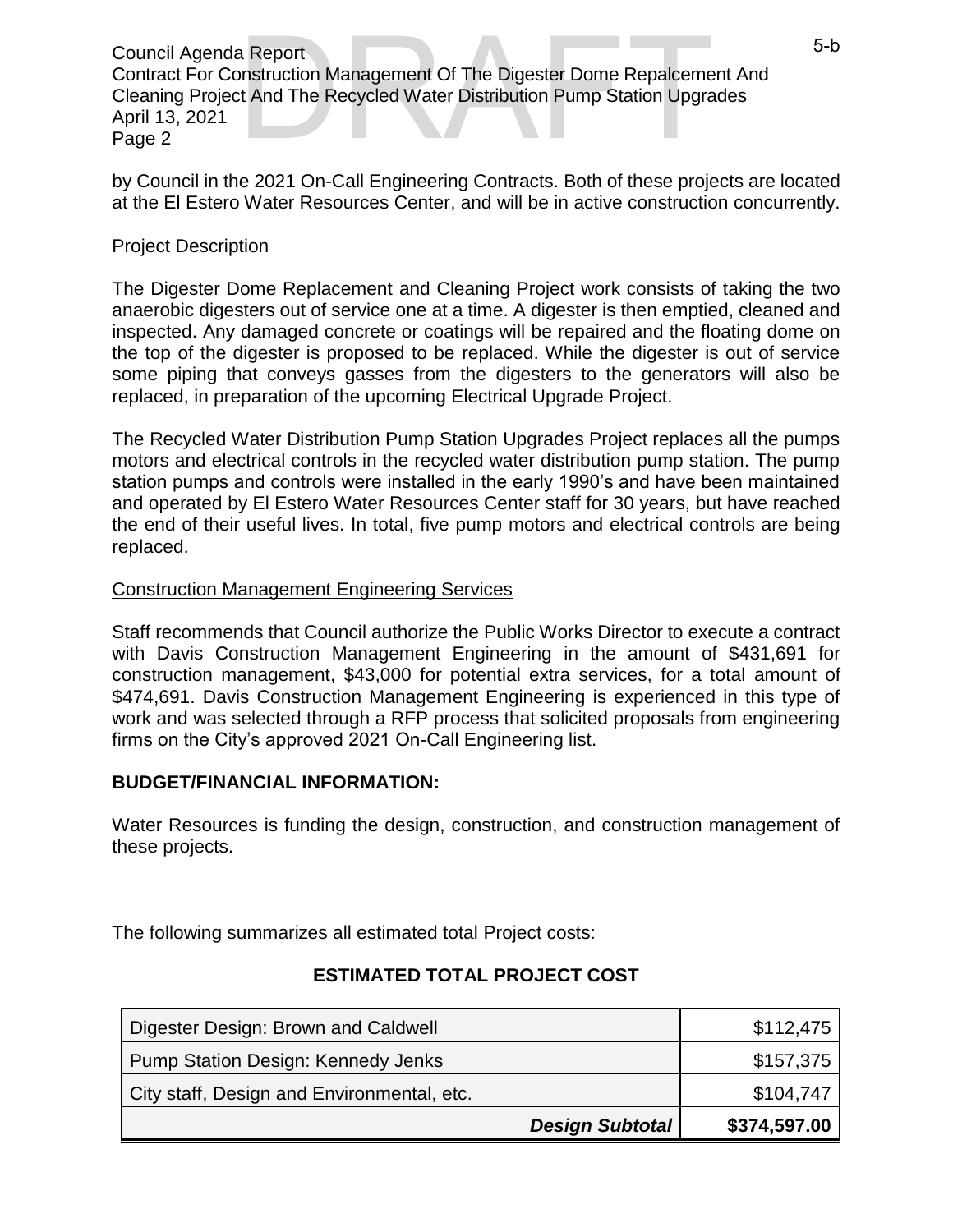Council Agenda Report Contract For Construction Management Of The Digester Dome Repalcement And Cleaning Project And The Recycled Water Distribution Pump Station Upgrades April 13, 2021 Page 3 3 Report<br>
Distruction Management Of The Digester Dome Repalcement And<br>
It And The Recycled Water Distribution Pump Station Upgrades<br>
Distribution Pump Station Upgrades

| Digester Construction Estimate With Change Order Allowance               | \$2,034,340    |
|--------------------------------------------------------------------------|----------------|
| <b>Pump Station Construction Estimate With Change Order</b><br>Allowance | \$1,980,000    |
| Construction Management/Inspection by Contract                           | \$474,691      |
| <b>Construction Support by City Staff</b>                                | \$243,710      |
| <b>Construction Subtotal</b>                                             | \$4,732,741.00 |
| <b>El Estero Equipment Rehabilitation Fund Subtotal</b>                  | \$2,693,761.00 |
| <b>Recycled Water City Facilities Fund Subtotal</b>                      | \$2,413,577.00 |
| <b>TOTAL PROJECTS COSTS</b>                                              | \$5,107,338.00 |

There are sufficient appropriations in the El Estero Equipment Rehabilitation and Recycled Water City Facilities Funds to cover these costs.

# **SUSTAINABILITY IMPACT:**

These projects are both maintenance and repair projects that keep the original function of the digester and pump station. The anaerobic digesters produce methane gas from solids collected from the sewage treatment process and fats oils and grease from the community. The methane gas is used to produce electricity that helps power the El Estero Water Resources Center. After the cleaning, we could expect increased gas production because non-productive solids have been removed. The pump station project replaces pumps motors and electrical controls and we will likely see reduced electricity consumption by replacing warn motors and motor controls with new equipment.

A copy of the contract may be requested from the Public Works Department for public review; please contact us at **PWInfo@SantaBarbaraCA.gov** to request a copy.

# **ENVIRONMENTAL REVIEW:**

Both projects have been reviewed by Community Development permit review and Public Works Environmental review, and have been found to be exempt.

# **WATER COMMISSION RECOMMENDATION:**

This item was presented to the Water Commission at its meeting on March 18, 2021, and the Commission voted  $X-X$  in support of staff's recommendations.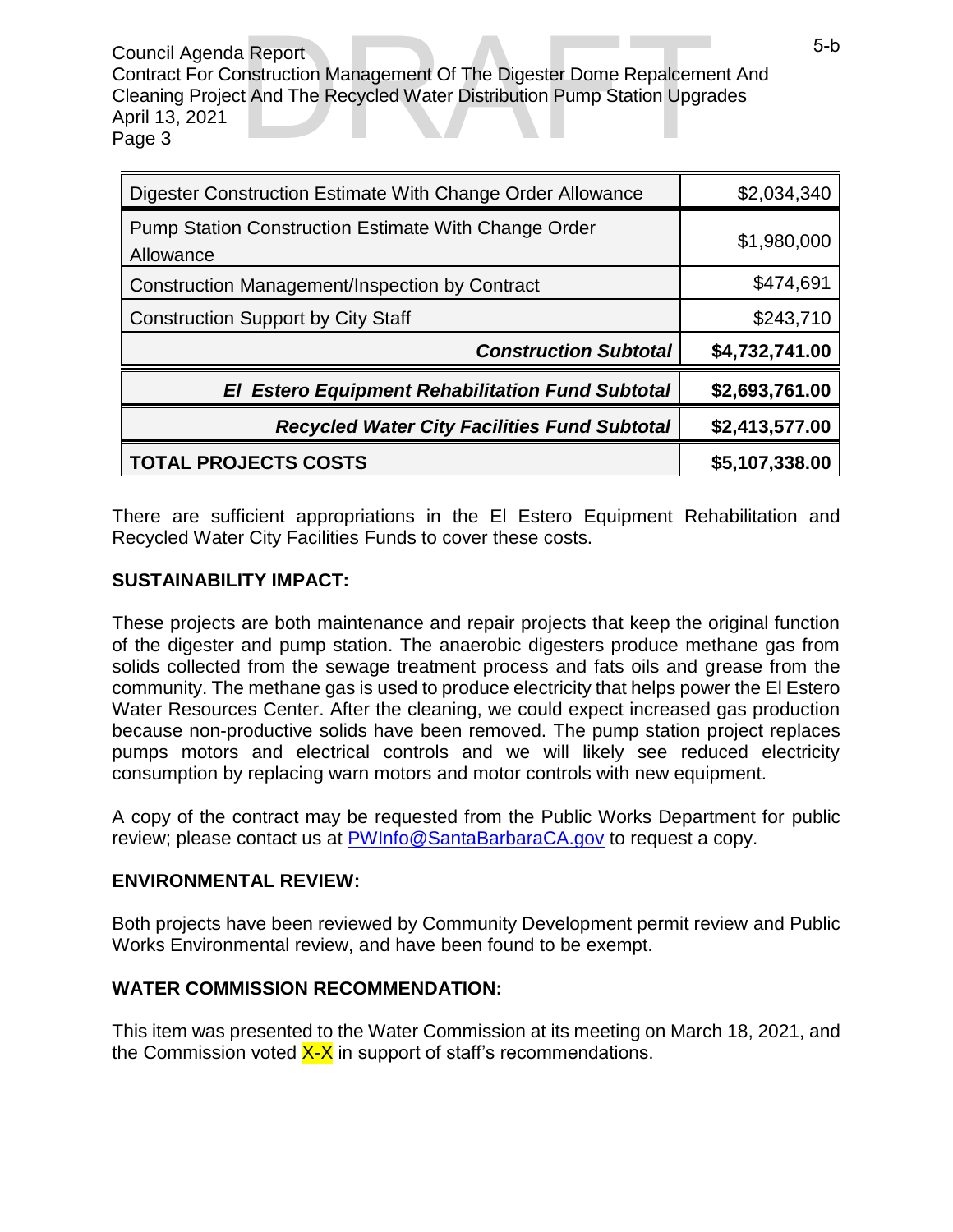Council Agenda Report Contract For Construction Management Of The Digester Dome Repalcement And Cleaning Project And The Recycled Water Distribution Pump Station Upgrades April 13, 2021 Page 4 3 Report<br>
Distruction Management Of The Digester Dome Repalcement And<br>
It And The Recycled Water Distribution Pump Station Upgrades<br>
Distribution Pump Station Upgrades

| <b>ATTACHMENT:</b>   | <b>Contract for Construction Management Services</b> |
|----------------------|------------------------------------------------------|
| <b>PREPARED BY:</b>  | Linda Sumansky, Principal Project Engineer/CW/sk     |
| <b>SUBMITTED BY:</b> | Joshua Haggmark, Acting Public Works Director        |
| <b>APPROVED BY:</b>  | <b>City Administrator's Office</b>                   |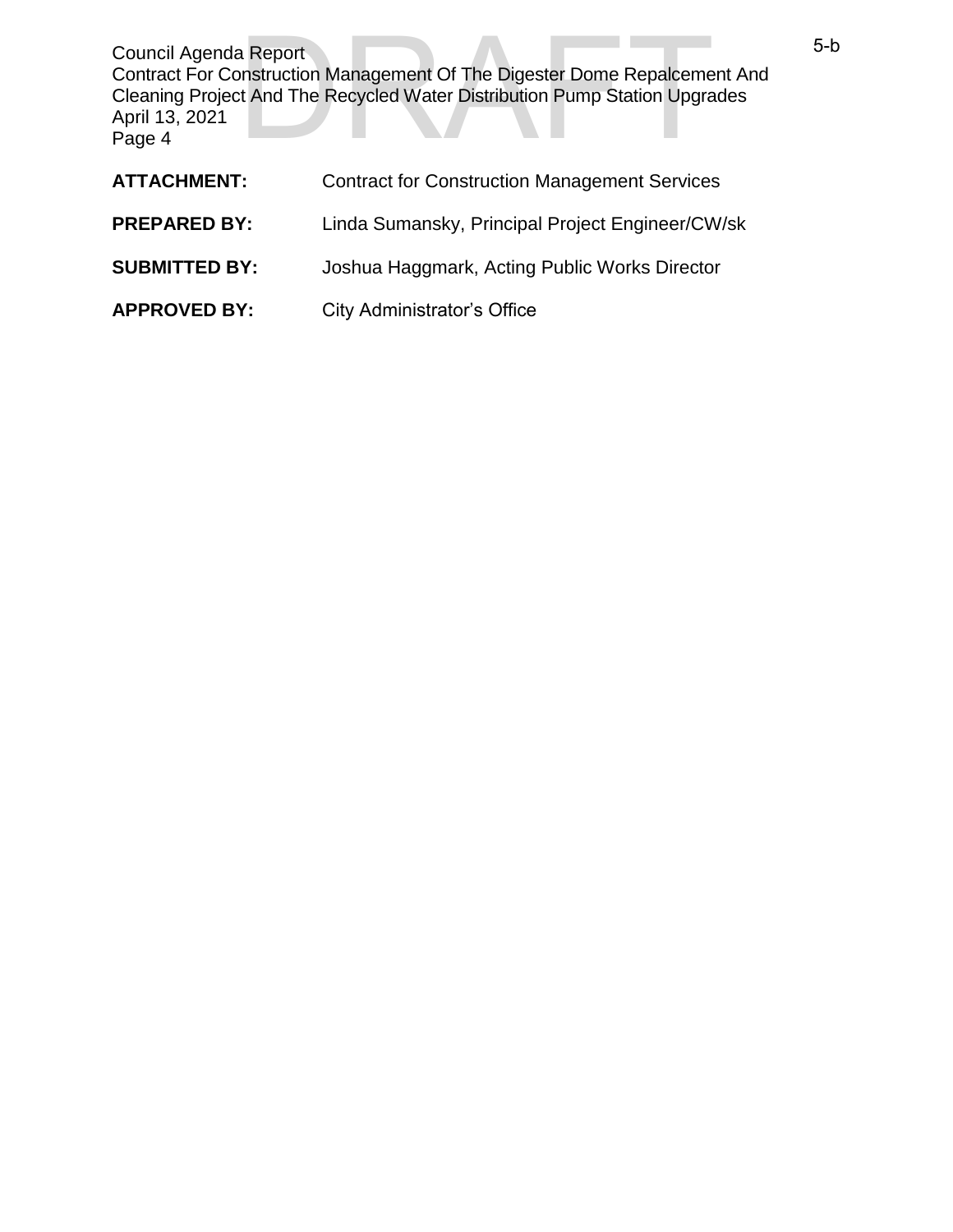

#### **Proposal/Scope Considerations and Assumptions**

- FRAFT DOSS ALT SCOPE CONSIDERATIONS and Assumptions<br>
This document addresses Scope of Services for Construction Management and Inspection support on the **Recycled Water Distribution Pump Station Upgrades Project, Bid No. 5855** and the **Digester Dome Replacement and Cleaning Project, Bid No. 4012** by Davis CME (Consultant) and the City of Santa Barbara (City).
- We understand that the projects are advertised for bidding, with bid dates currently scheduled for March 11 and March 10, 2021, respectively. Award of a successful bidder and start of work is anticipated to proceed shortly thereafter, commencing approximately in May, 2021. We understand that the Construction Contract durations' are currently 255 working days, and 496 working days for the two projects, respectively, to begin near the same time and run concurrently.
- This Scope of Services document accompanies the Request For Services issued by the City, dated 12/17/2020, as well as the Proposal submitted by Consultant, dated 1/29/2021, and shall serve to further describe the anticipated duties to be performed by the Consultant in support of the two projects.

#### **Services to be Provided by Consultant**

The services to be provided by the Consultant shall include the tasks and goals listed below.

- A. Represent City staff, City interests and project goals, in general oversight of the construction project and construction contractor(s), in an effort to construct the work according to the contract documents, estimated schedule, and budget goals;
- B. Monitor work progress and resolve problems;
- C. Confirm that work is progressing in accordance with project schedules and specifications;
- D. Coordinate with City staff to receive input, address concerns, keep them informed regarding project status, obtain their concurrence on project scope, cost and schedule, and to obtain their approval;
- E. Maintain quality control on all work of sub-consultants and construction contractors. Implement a program of claims avoidance and claims management;
- F. Verify and prepare all invoices to City staff in accordance with the City Engineering Division's standard invoice requirements, and conduct frequent and regular meetings to inform and involve staff on issues;
- G. Coordinate with City staff to ensure reliable pump station and digester operation and resiliency during construction; and
- H. Maintain an onsite office for the duration of the projects. The City will provide space in the parking lot for a construction trailer.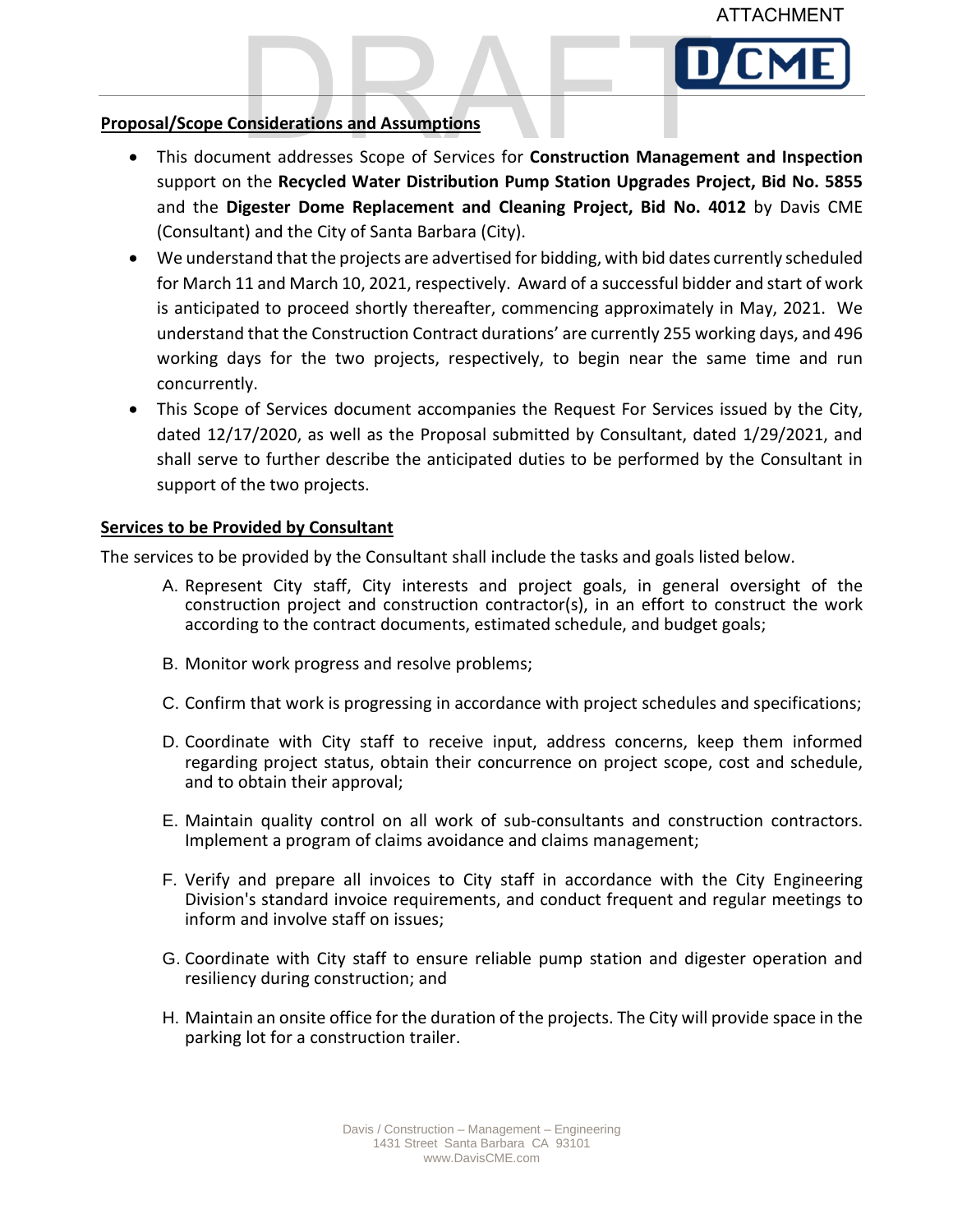

#### **Construction Management and Inspection Services**

CONSTRUM CONSULTANT CONSULTANT CONSULTANT CONSULTANT CONSULTANT SHALL provide construction management, contract administration, field inspection, and materials testing services that include the following:

- A. Provide temporary onsite facilities independent of the City facilities. Onsite facilities shall include a temporary construction trailer with Consultant's office space and a meeting area, computers, printers, and necessary office logistics.
- B. Prepare for, chair, and prepare agendas and meeting minutes for weekly Progress Meetings with the contractors to provide for thorough and consistent project coordination and construction details, in an effort to support work progress that is onschedule and within budget. Meeting Minutes shall carry items from week to week, until the items are resolved. The cover sheet shall list remaining working days, estimated percent completion data, and the contract end date. Publish and distribute minutes weekly. All meetings must comply with current City of Santa Barbara and Waste Water Group procedures to limit the spread of COVID-19, which may include a combination of in-person participants and video-conferencing of remote participants;
- C. Collect, review and process all submittals, shop drawings, mock-ups, working drawings, safety plan, staging plans, and other submittals for general conformance with contract documents, and perform contract drawing and specifications interpretation as necessary;
- D. Manage and organize all document control, including contractors' requests for information;
- E. Provide a resident engineer and construction inspector(s) to ensure conformance with the plans and specifications, including special inspections of epoxy coatings, welding, concrete repair, and equipment anchoring. (Special inspection scope also to be coordinated with specialty consultants scheduled by design engineers, under separate contracts);
- F. Prepare bulletins, a bulletin log, change orders, memoranda to the contractor, and other correspondence necessary to maintain control over the construction contract. Provide change order evaluations, negotiations, and recommendations for approval by the City; maintain a record of authorized changes, and a bulletin log for review for action at weekly progress meetings;
- G. Review contractor's progress payment requests, and prepare recommended progress payment packages for approval by City Engineer;
- H. Verify, as-installed field data and develop and maintain construction record drawings;
- I. Perform the following reviews:
	- 1. Review contractors' certified payroll data for wage compliance and respond to payroll requests with respect to DIR standards, in coordination with the City. The City will maintain a DIR account for these projects;